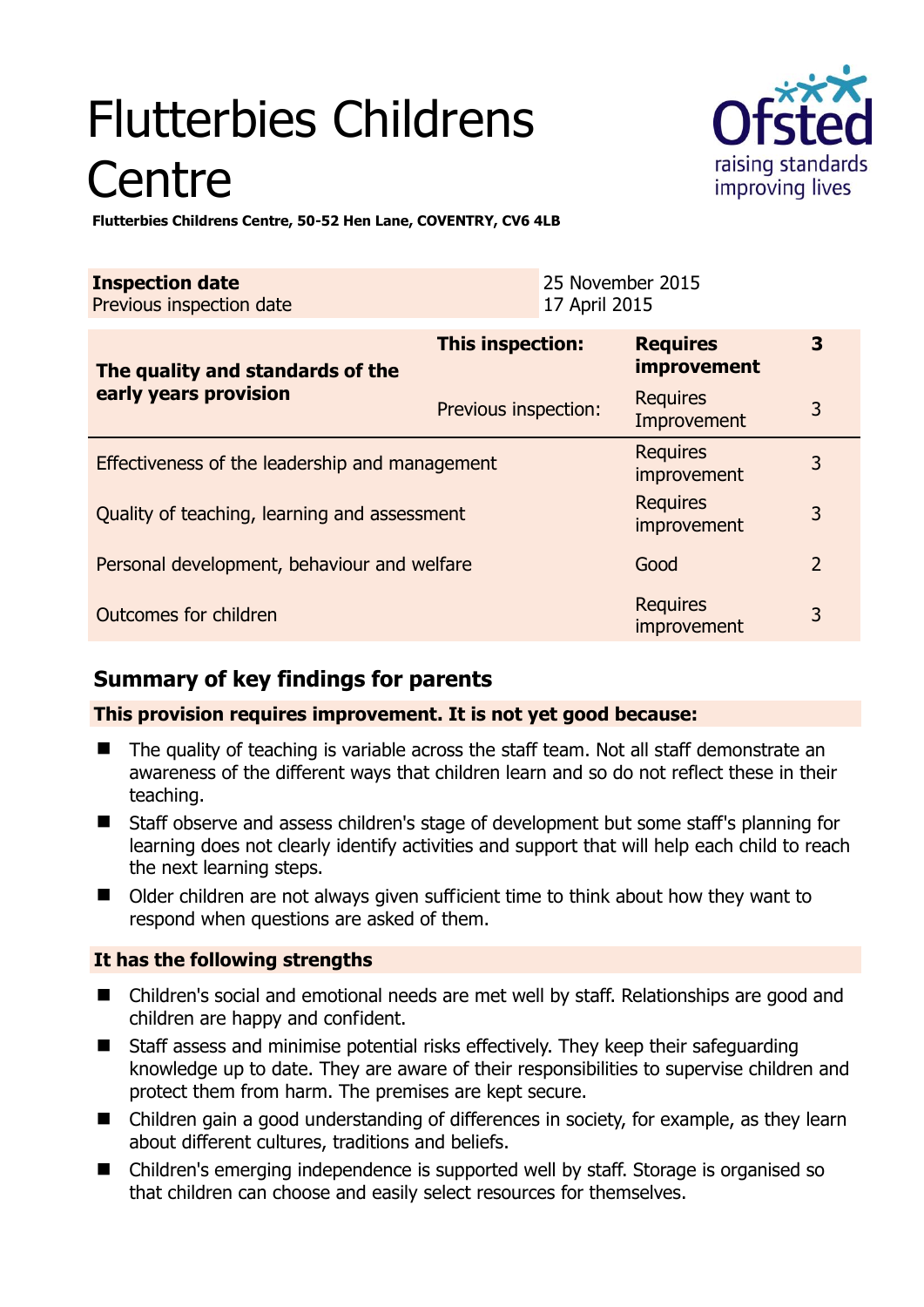# **What the setting needs to do to improve further**

#### **To meet the requirements of the Early Years Foundation Stage the provider must:**

|                |                                                                                                                                                                                                                          | <b>Due Date</b> |
|----------------|--------------------------------------------------------------------------------------------------------------------------------------------------------------------------------------------------------------------------|-----------------|
|                | implement the programme of professional development, ensuring<br>that it is effective in offering support and relevant training to raise<br>the quality and consistency of teaching and improve outcomes for<br>children | 31/01/2016      |
| $\blacksquare$ | ensure that observation and assessment are consistently used<br>effectively to plan activities and support to help every child reach<br>the next stage in their development.                                             | 31/01/2016      |

#### **To further improve the quality of the early years provision the provider should:**

■ extend the time given for older children to think and then express their own thoughts when they are asked questions.

#### **Inspection activities**

- The inspector observed the quality of teaching during activities indoors and outdoors, and assessed the impact this has on children's learning.
- The inspector completed a joint observation with the manager.
- The inspector held a meeting with the provider, the area manager and the manager of the setting. She looked at relevant documentation, such as self-evaluation documentation and evidence of the suitability and qualifications of staff working in the setting.
- $\blacksquare$  The inspector spoke to a small selection of parents during the inspection and took account of their views.

#### **Inspector**

Jan Burnet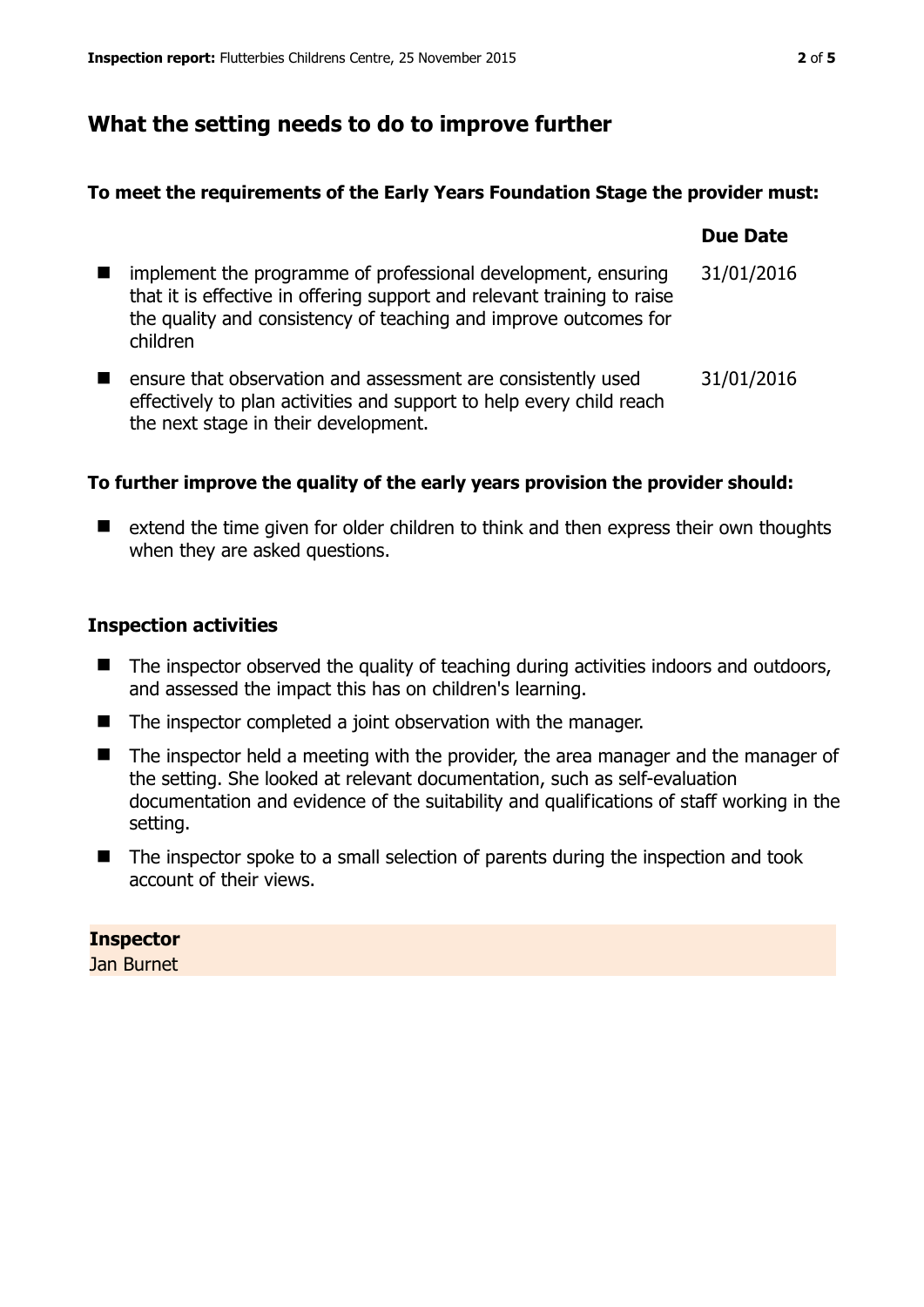# **Inspection findings**

#### **Effectiveness of the leadership and management requires improvement**

There have recently been some significant changes to the organisation responsible for the provision. The new management team has identified weaknesses and devised an action plan. However, this has not yet been fully implemented to improve the quality and consistency of teaching. New plans include a programme of training and support. Parents say that there has been a recent improvement to communication systems. They say that the manager keeps them well informed about the provision. A parents' welcome pack has been developed, a newsletter has been introduced and a parents' forum is being developed. Safeguarding arrangements are effective. Necessary suitability checks for staff members have been completed. Staff keep their first aid, safeguarding and food hygiene knowledge up to date. Required documentation is kept in good order.

#### **Quality of teaching, learning and assessment requires improvement**

Staff practice is inconsistent with regard to teaching and ensuring that all children consistently make best progress. Older babies enjoy joining in with a 'Who is here today?' song. A drum is passed around and they tap it while they say their name. Speaking skills are developing well and some of them are able to say other children's names. Children who speak English as an additional language are supported effectively to use their home language as well as learn to speak English. In the room for two-year-old children, some activities are not planned well. Staff do not consider the number of children wishing to participate or the suitability of resources. For example, children wanting to take part in a play dough activity lose interest when there is insufficient dough to go around. Staff do not adapt the activity to challenge children at different stages of development. Pre-school children choose from a good variety of activities in well-organised play space. They speak confidently. They draw recognisable pictures and write for different purposes, for example, as part of a role-play activity.

#### **Personal development, behaviour and welfare are good**

Children's independence, confidence and self-esteem are addressed well. They behave well and play cooperatively with their friends. Children develop an understanding of dangers and how to keep themselves safe. They learn about people who help us, such as the community police officer who visits to teach them about road safety. Children understand and adopt healthy habits, such as good hygiene practices. Meals provided are nutritious and varied. Staff address individual dietary needs effectively. Children make healthy choices about what they eat. Those who bring a packed lunch are encouraged to identify and eat the healthiest foods first. Children are active and practise physical skills in the outdoor area every day. Their health, hygiene and care needs are well met.

#### **Outcomes for children require improvement**

Babies and pre-school children reach expected levels of achievements and older children gain basic skills to prepare them for school. However, the two-year-old children are not making as much progress as they can, due to the inconsistencies in the teaching.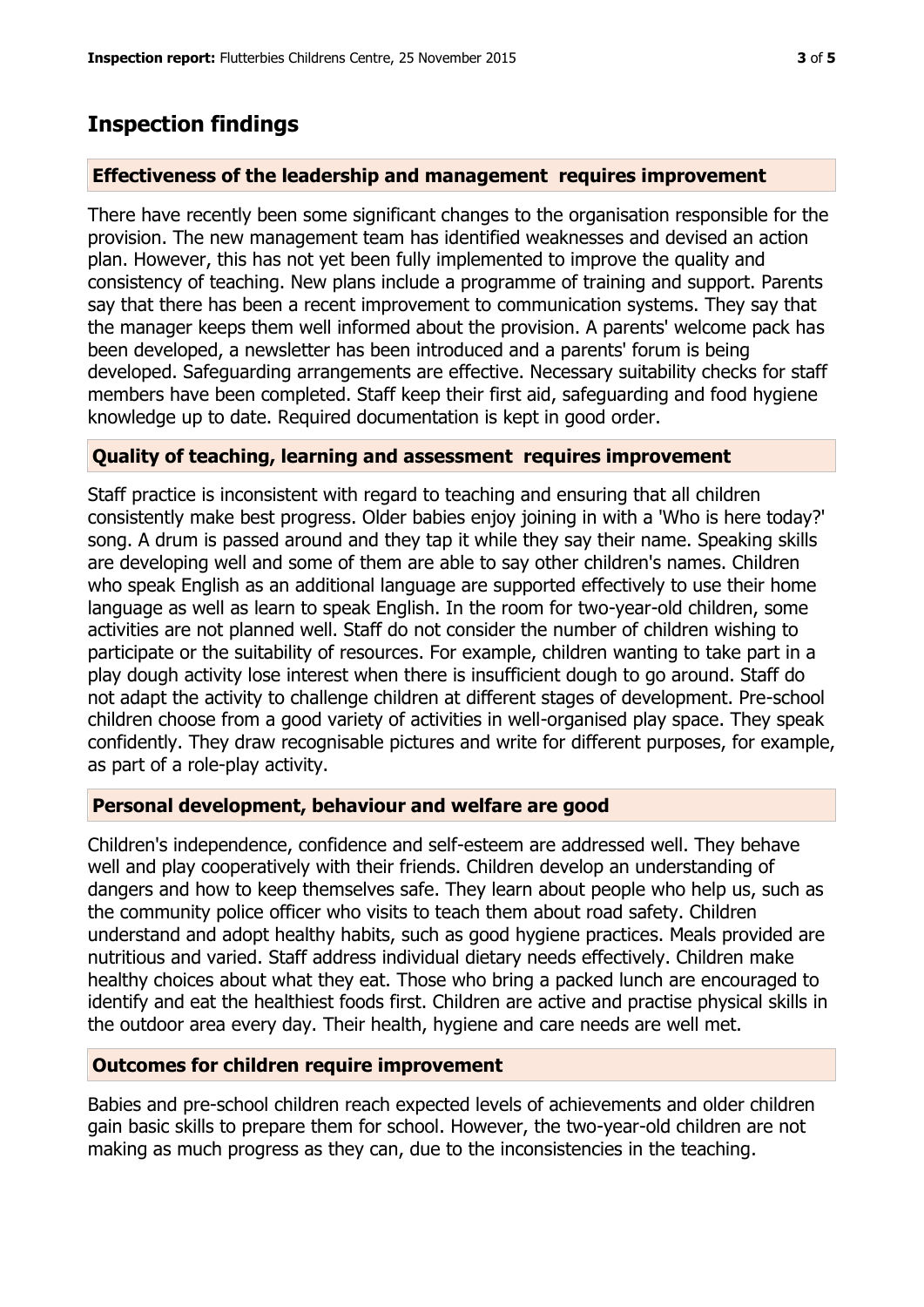# **Setting details**

| Unique reference number           | EY418306                                               |
|-----------------------------------|--------------------------------------------------------|
| <b>Local authority</b>            | Coventry                                               |
| <b>Inspection number</b>          | 1013046                                                |
| <b>Type of provision</b>          | Full-time provision                                    |
| Day care type                     | Childcare - Non-Domestic                               |
| <b>Registers</b>                  | Early Years Register, Compulsory Childcare<br>Register |
| <b>Age range of children</b>      | $0 - 4$                                                |
| <b>Total number of places</b>     | 62                                                     |
| <b>Number of children on roll</b> | 73                                                     |
| <b>Name of provider</b>           | Tommies Childcare Ltd                                  |
| Date of previous inspection       | 17 April 2015                                          |
| <b>Telephone number</b>           | 02476 638 700                                          |

Flutterbies Childrens Centre was registered in 2010. It employs eight members of childcare staff. Of these, the manager and deputy hold early years qualifications at level 5 and six staff hold early years qualifications at level 3 or level 2. The setting is open all year round from Monday to Friday and sessions are from 7.30am to 6pm. It provides funded early education for two-, three- and four-year-old children. The setting supports children who speak English as an additional language.

This inspection was carried out by Ofsted under sections 49 and 50 of the Childcare Act 2006 on the quality and standards of provision that is registered on the Early Years Register. The registered person must ensure that this provision complies with the statutory framework for children's learning, development and care, known as the Early Years Foundation Stage.

Any complaints about the inspection or the report should be made following the procedures set out in the guidance 'Complaints procedure: raising concerns and making complaints about Ofsted', which is available from Ofsted's website: www.gov.uk/government/organisations/ofsted. If you would like Ofsted to send you a copy of the guidance, please telephone 0300 123 4234, or email enquiries@ofsted.gov.uk.